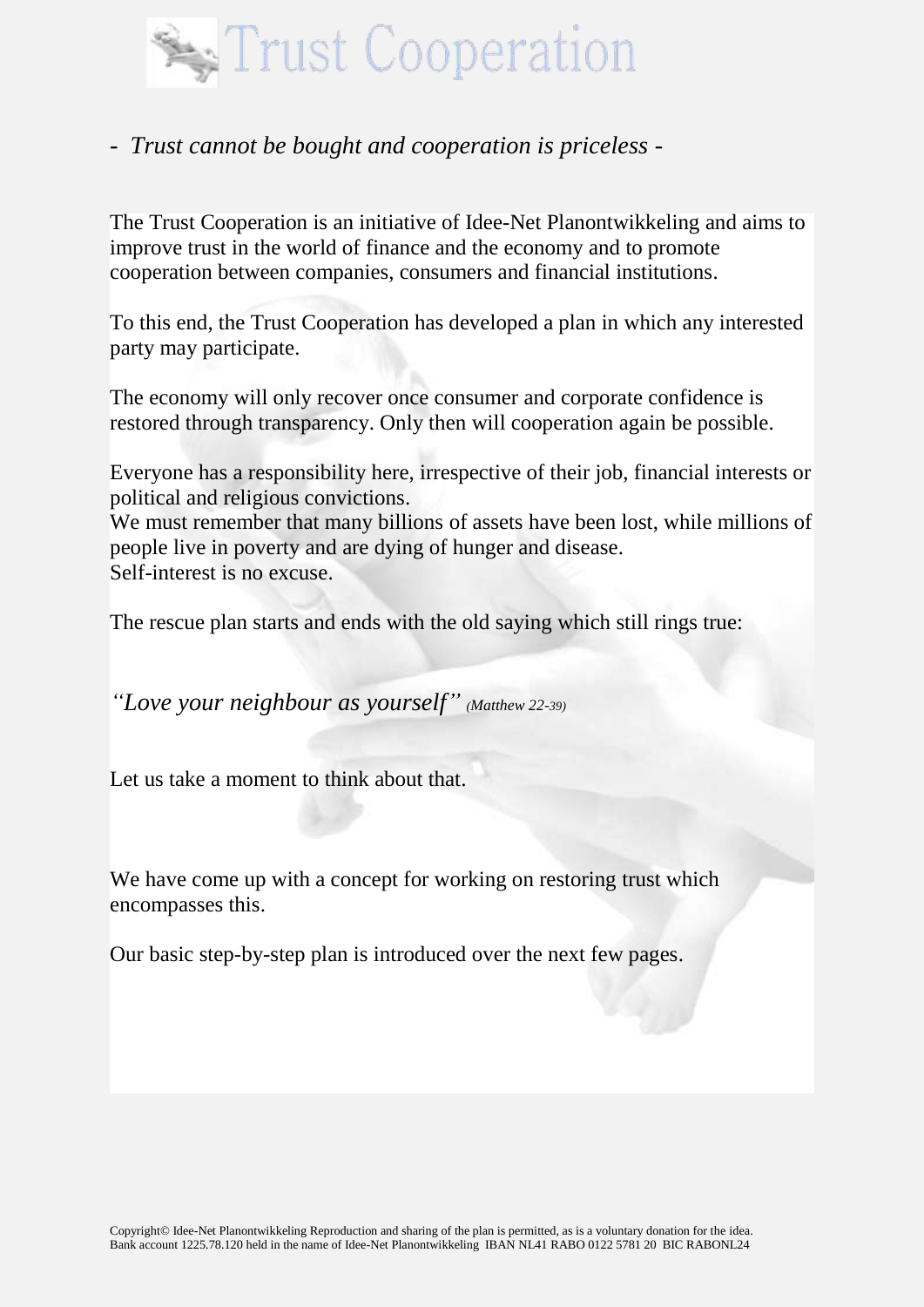

# The basic plan:

The plan is aimed at all consumers, organisations or companies who wish to promote trust in the economy and the financial sector.

By working through the steps in the basic plan, we support the objective of the Trust Cooperation and in doing so demonstrate our willingness to cooperate with all participants.

We can work through the plan as a consumer or representative of an organisation or company, after which the responsible person can sign the declaration.

The content may be simple, but the decision to take these steps is in the first place a voluntary and personal responsibility.

#### Step 1 **Confrontation:**

This starts with ourselves as people or as an organisation by taking responsibility for all our financial dealings which are risky and in our own interests.

We need to ask ourselves whether we have used our assets and talents for the greater good or chiefly in our own interests.

If we feel partly responsible for the subsequent crisis of confidence, then we are ready to take the next step.

#### Step 2 **Declaration:**

By signing a declaration of intent, we affirm our intention to be transparent about those measures we wish to take to change our financial dealings. In doing so, we agree with the objective of the Trust Cooperation and registration as participants in the plan.

#### Step 3 **Change:**

When we apply the changes described in the declaration of intent in practice, we demonstrate the restoration of our trust in society.

This will again enable cooperation between consumers and companies which intend to respect and support each other.

#### **Balance Sheet Plan:**

Banks and financial institutions can register as a member of a new international economic alliance called the Trust Cooperation (EIG, or Economic Interest Grouping).

Signature of the Trust & Cooperation Agreement allows members to make use of the Balance Sheet Plan.

The EIG offers unique opportunities for cooperation on financial transparency with a view to restoring trust in the financial sector.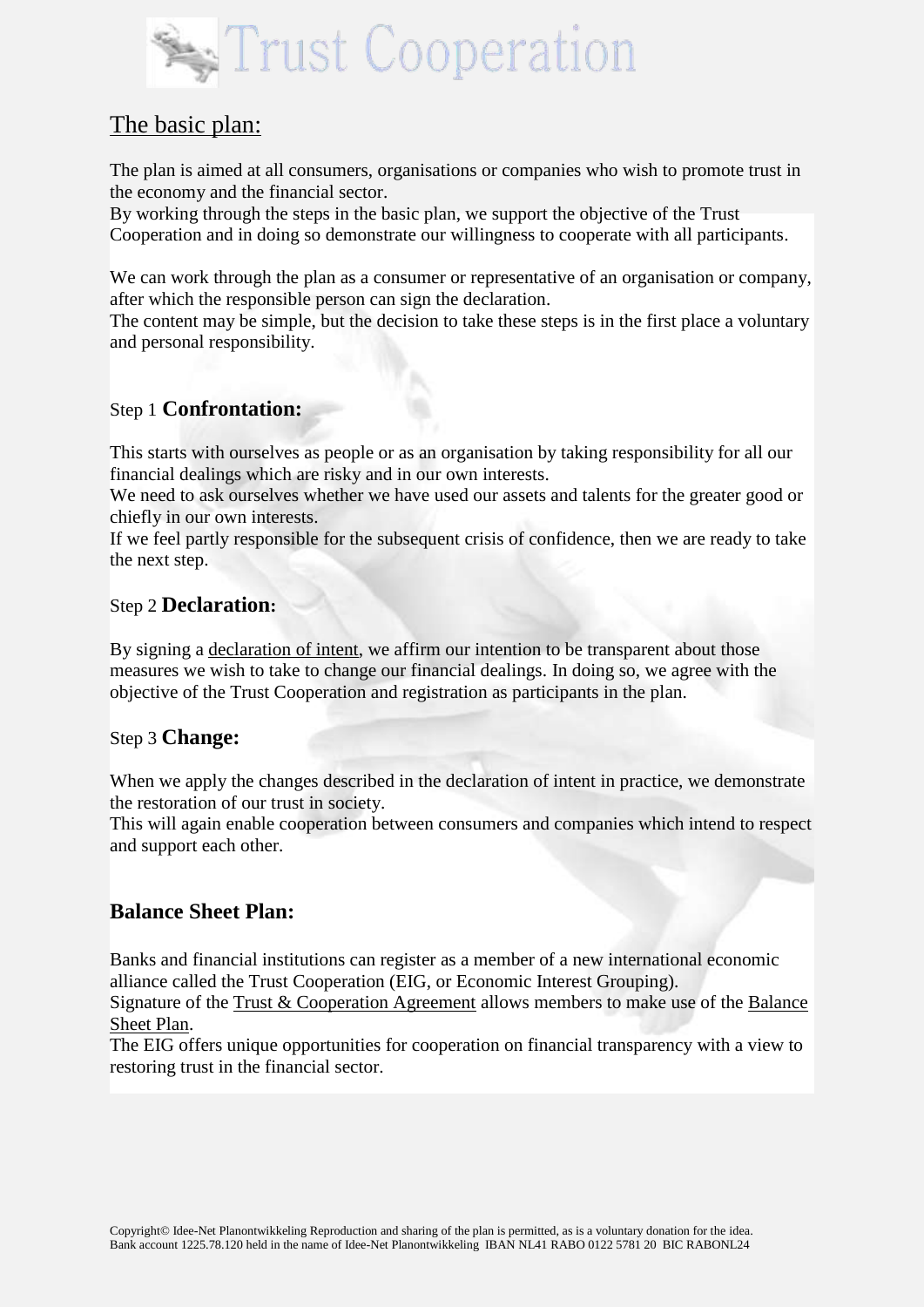

#### Declaration of intent: for consumers and companies

| Name:                                                         | Date of birth:     |  |
|---------------------------------------------------------------|--------------------|--|
| Declares as an individual or responsible person on behalf of: |                    |  |
| Name of organisation:                                         | Business location: |  |
| That I,                                                       |                    |  |

Support the objectives of the Trust Cooperation with a view to improving trust in the financial sector and the economy and promote cooperation between consumers, companies and financial institutions.

This is achieved by encouraging financial transparency and by participants and members of the plan publishing codes of ethics.

In line with the step-by-step plan, I intend to:

- Place my trust in those companies which support the codes of ethics of the Trust Cooperation;
- Work together with consumers and companies and renounce risky financial products and investments;
- Adapt my credit requirements to my disposable income and payment of my debts;
- Refuse financial support to speculators and financial institutions which are not supervised by a central bank;
- Donate part of my income to combat hunger, disease and poverty in the world;

\_\_\_\_\_\_\_\_\_\_\_\_\_\_\_\_\_\_\_\_\_\_\_\_\_\_\_\_\_\_\_\_\_\_\_\_\_\_\_\_\_\_\_\_\_\_\_\_\_\_\_\_\_\_\_\_\_\_\_ \_\_\_\_\_\_\_\_\_\_\_\_\_\_\_\_\_\_\_\_\_\_\_\_\_\_\_\_\_\_\_\_\_\_\_\_\_\_\_\_\_\_\_\_\_\_\_\_\_\_\_\_\_\_\_\_\_\_\_ \_\_\_\_\_\_\_\_\_\_\_\_\_\_\_\_\_\_\_\_\_\_\_\_\_\_\_\_\_\_\_\_\_\_\_\_\_\_\_\_\_\_\_\_\_\_\_\_\_\_\_\_\_\_\_\_\_\_\_

- Other intentions:

Date  $\Box$ 

Signature:

No rights may be derived from signature of this declaration. Each signatory is responsible for providing correct information and for the legal relationship with organisations and legal entities.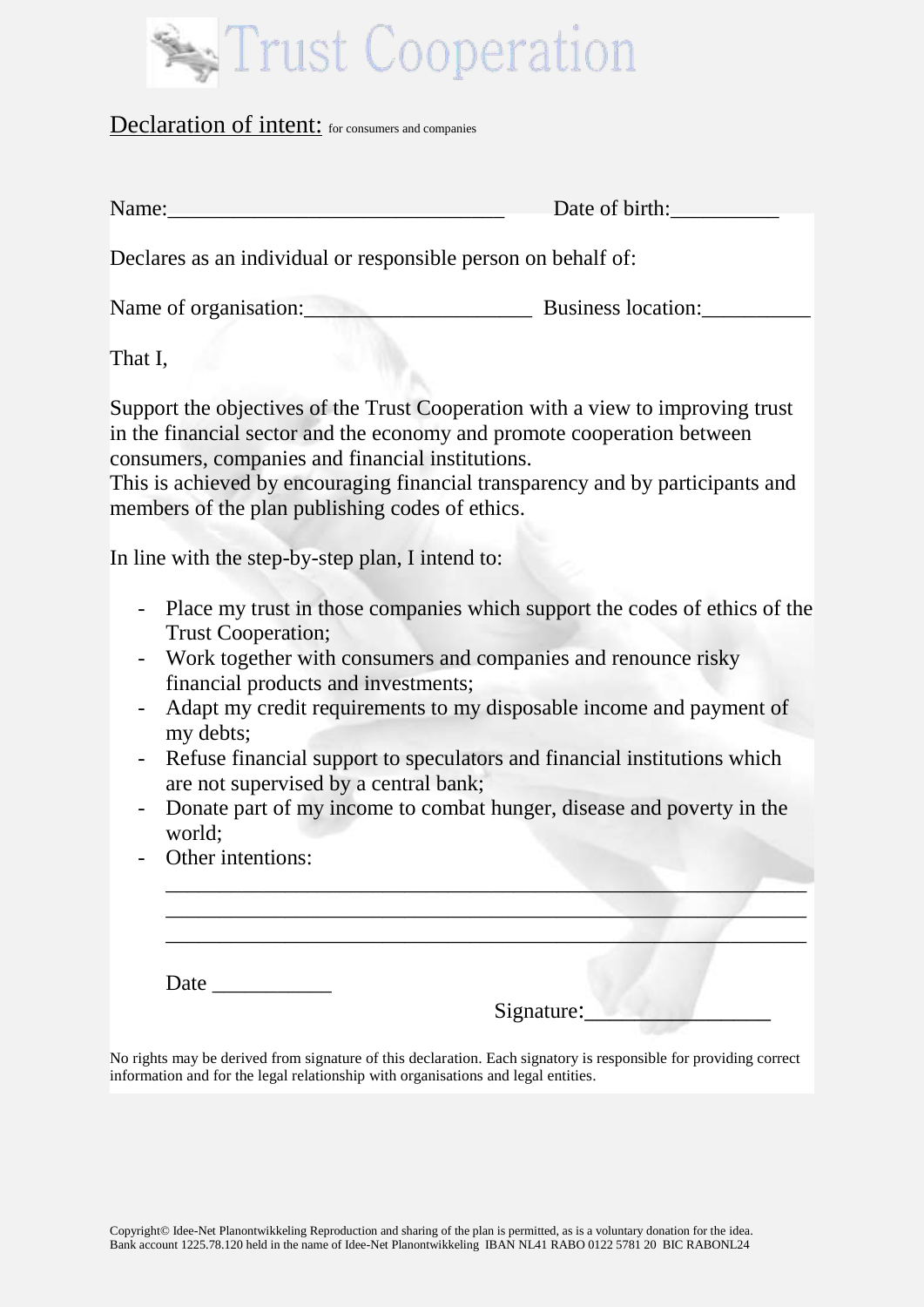

# Trust Cooperation Balance sheet plan for financial institutions

The Trust Cooperation (Economic Interest Grouping) is a new international economic alliance, of which financial institutions which have signed the Trust & Cooperation Agreement and the incorporation agreement may become a member.

This will mean that they will be supervised by a central bank.

The objective of the Trust Cooperation (EIG) is to promote trust in the financial sector and the economy by encouraging an open and ethical financial policy, whereby information on the financial situation of members is available to all. The publication of members' contract data and financial positions will create clarity on risk profiles and creditworthiness. The availability of contract information will promote trading between financial institutions and trust among account holders.

Cooperation between members is in principle a framework contract within which initiatives can be developed for creating trust and cooperation. Members are, however, bound by the clauses in the incorporation agreement, the Trust & Cooperation Agreement and the Trust Cooperation Balance Sheet Plan. They decide themselves how these clauses will be implemented in their corporate policy. They are individually responsible for the information provided to the Trust Cooperation (EIG) or to third parties.

The Balance Sheet Plan is an instrument which enables members to improve trust among consumers and between financial institutions. This can be achieved via transparency, cooperation and social responsibility.

#### Transparency:

In order to restore trust, it is essential to be transparent in implementing intentions and changes. The publication of information on financial positions and contributions to the Social Bank Fund foundation will help to improve trust.

After registration as a member of the EIG, information will be provided on all outstanding credits, loans, debt instruments and mortgage contracts, classified in the categories  $A - B - C - D$ .

Members are responsible for providing correct contract information on registration and classifying their products in the following risk categories.

A – Contracts : Products with a conventional hedge (safeguards)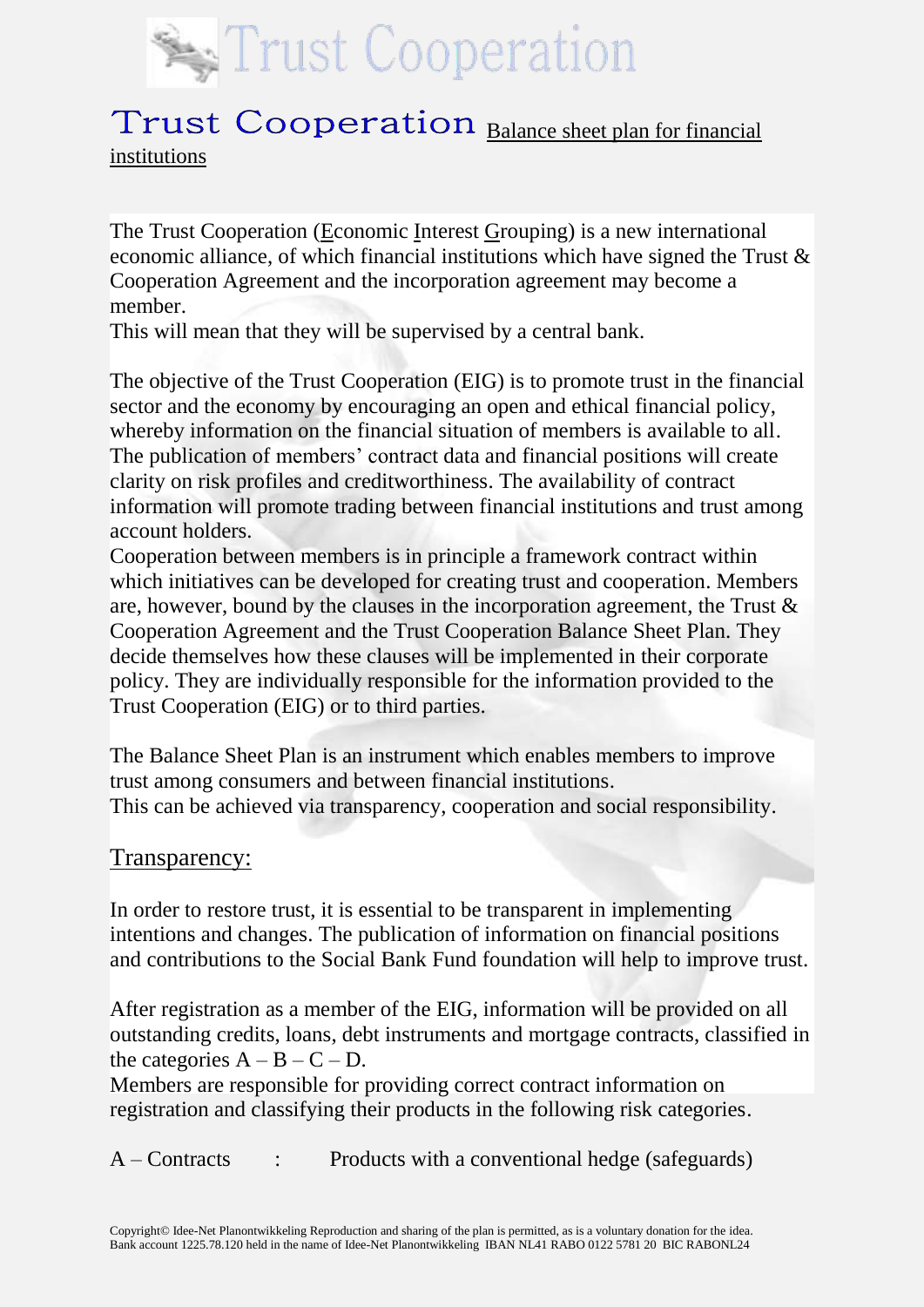

|               |                                                      | B - Contracts : Products with insurance hedge  |
|---------------|------------------------------------------------------|------------------------------------------------|
|               |                                                      | C - Contracts : Products with securities hedge |
| D - Contracts | $\mathcal{L}^{\text{max}}(\mathcal{L}^{\text{max}})$ | Products with fictitious or unknown value      |

The data for each member will be collected and registered in a special data bank. This will at least contain all contract numbers, the date of issue, the principal, the value at issue and hedge value for each registered category. As a member of Trust Cooperation (EIG), using an access code the responsible person can publish the balance of all contracts for each category on the www.trustcooperation.info website.

The first published contract information is the balance as of the date of the last known quarterly figures. Any transactions and new contract balances are subsequently registered at the end of each month. Any changes to the contract and the category balance may be published as of the date they occur. The trustcooperation.info website will publish the percentage of contracts per member as a contract balance sheet divided into four categories and totalling 100%. The number of contracts, the amounts, are registered in a database and used each month to determine the donation and publication expenses. The percentages of the last three months are published as of the end of each month. Any improvement will immediately be visible by comparing the monthly balances.

The same information will also be published for the total percentage of all members.

This will create a summary of the average risk profile and enable a comparison of the percentages.

In addition to the Trust Cooperation (EIG), a foundation will also be set up called the Social Bank Fund.

The foundation's objective is to implement projects to combat hunger, disease and poverty in the world. It will support development work and aid organisations with the same objectives. Members of the Trust Cooperation (EIG) will sit on the board alongside members of the aid organisations. By signing the Trust & Cooperation Agreement, members declare that they will contribute to setting up the Social Bank Fund foundation. This support will take the form of organisation, expertise and manpower and an annual donation of at least 1% of the company's annual profits.

For publication of the contract balances, members pay a donation of 1 euro per contract and per transaction to the Social Bank Fund foundation.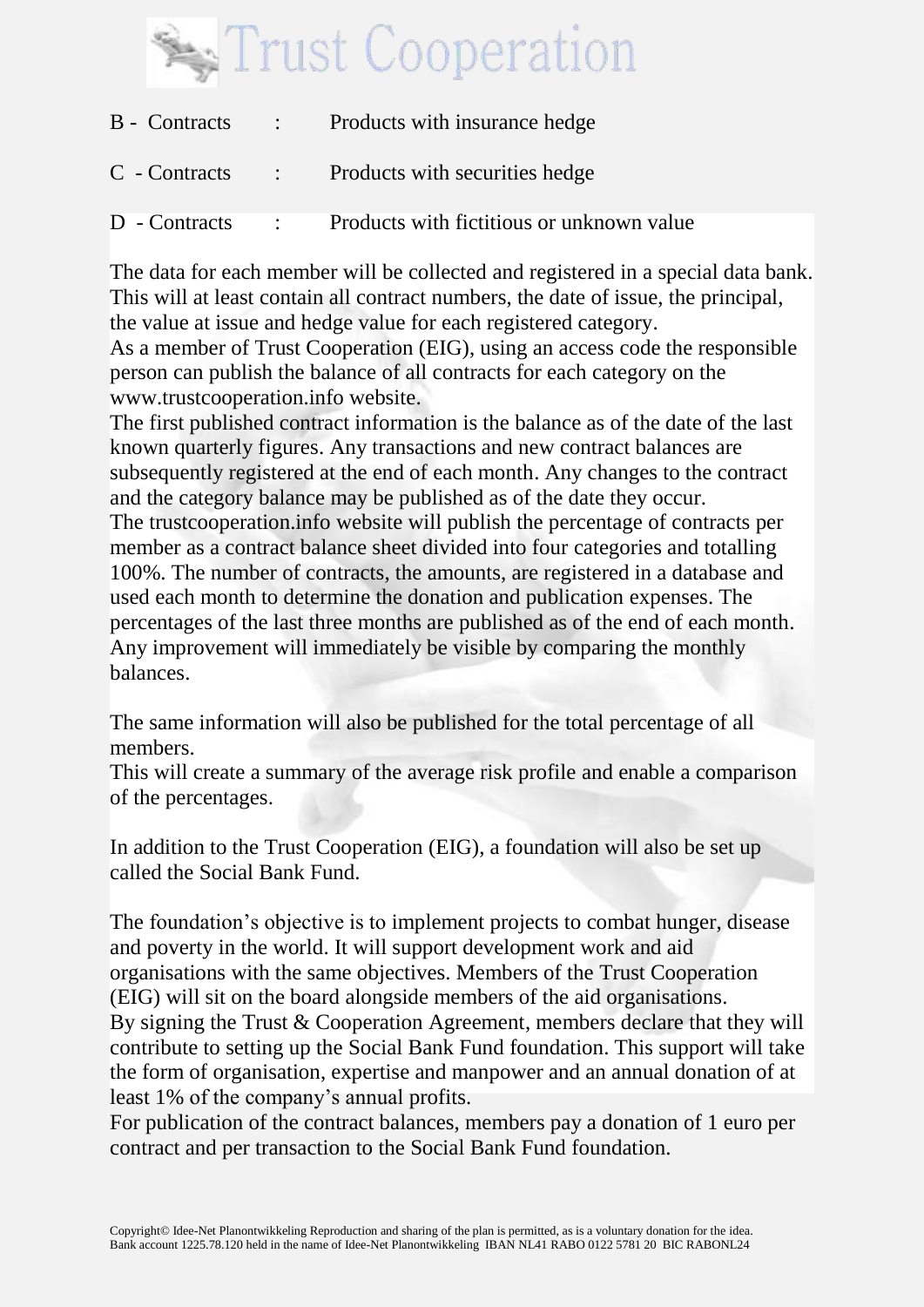

Members pay a fee to Idee-Net Planontwikkeling for the right to use the Trust Cooperation Balance Sheet Plan, including the brand names Trust Cooperation and Social Bank Fund, logo and website.

Transactions will be published after the data have been checked and payments have been made. Settlement will take place at the end of each month.

After registration as a member of EIG, an option of 3% in the company's shares is reserved at the closing price as of the day of registration.

This reservation serves as financial security for the operating expenses of the Trust Cooperation (EIG), publication and donation expenses and for the exchange of contracts between members.

The Trust Cooperation (EIG) aims to promote trust in the financial sector via publication of contract data and its members' positions.

The audit and supervision of members' operations remain in the hands of central banks.

# Cooperation:

Cooperation between members and between consumers and companies will increase trust in the economy.

Consumers and companies which have signed the Declaration of Intent can support each other financially by representing and respecting each other's interests.

Members of the EIG can cooperate with each other by exchanging positions and contract data. They can develop initiatives to put the objectives of the EIG and the Social Bank Fund foundation into practice.

Members can trade contracts with each other or amend contracts by offering a new contract to end users.

This will create a new value for a category C or D contract. The new or refinanced contracts can then be registered as A or B contracts.

The exchange of information and determination of the original data must in particular be used to determine the value of category D contracts (debt

instruments, derivatives etc.). Once the value has been determined, the category C or D contract can be traded and amended by refinancing using category A or B contracts.

Contract trading can be settled using reserved shares and by registering a new contract in category A or B.

The exchange of contract information and contract amendments will take place internally between the members using existing or new networks.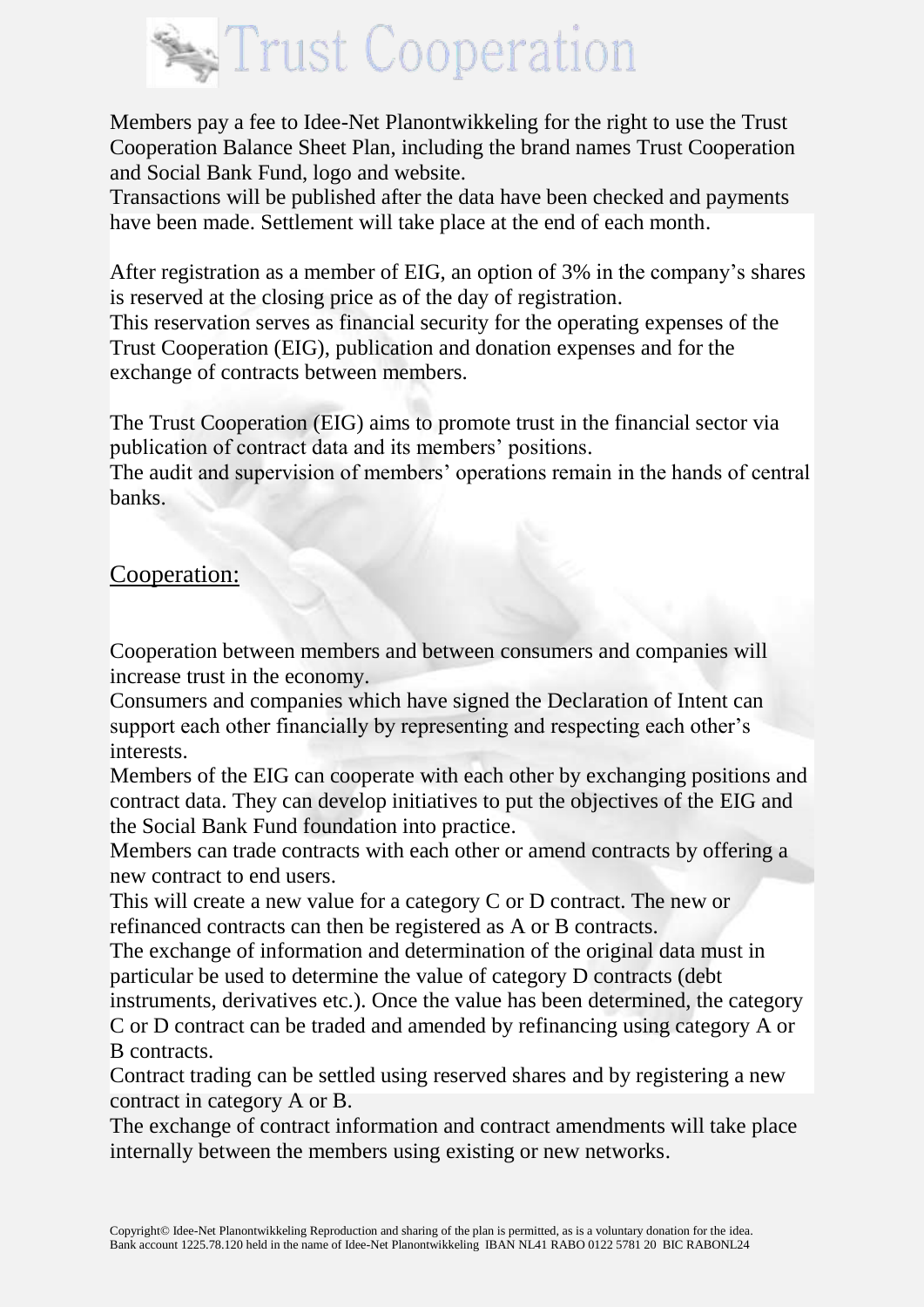

The new contracts and any changes to the category or termination of contracts are published by the members themselves.

Each member retains final responsibility for the internal and external processing of contract amendments.

# Social responsibility:

All financial institutions owe their existence to their clients and account holders who entrust their financial assets to them.

The system is sustained by the assets of consumers and companies.

The financial institutions bear social responsibility in their capacity as managers of assets and safeguards for the trust placed in them by account holders, insurance policy holders and borrowers.

That trust has been abused because managers thought that the interests of their shareholders were more important than those of their clients.

We must not forget that account holders and clients are the most loyal sources of revenue. They are potentially ideal shareholders, who are satisfied with their products and trust the company. They do not have the urge to collect huge profits each year.

In addition to transparency and cooperation, members bear the social responsibility of restoring ties between their clients and society.

If the financial sector paid back a share of its profits to society and to people in need, the members' reputations and the respect they are accorded would increase substantially.

Members have the opportunity to support those of their clients who have signed the Declaration of Intent by giving them a share in the company.

This will consolidate the company's financial position and bolster trust in the company.

The Social Bank Fund foundation is linked to the Trust Cooperation (EIG). Members become board members of the foundation via registration as a member of the EIG and a deposit in the Social Bank Fund.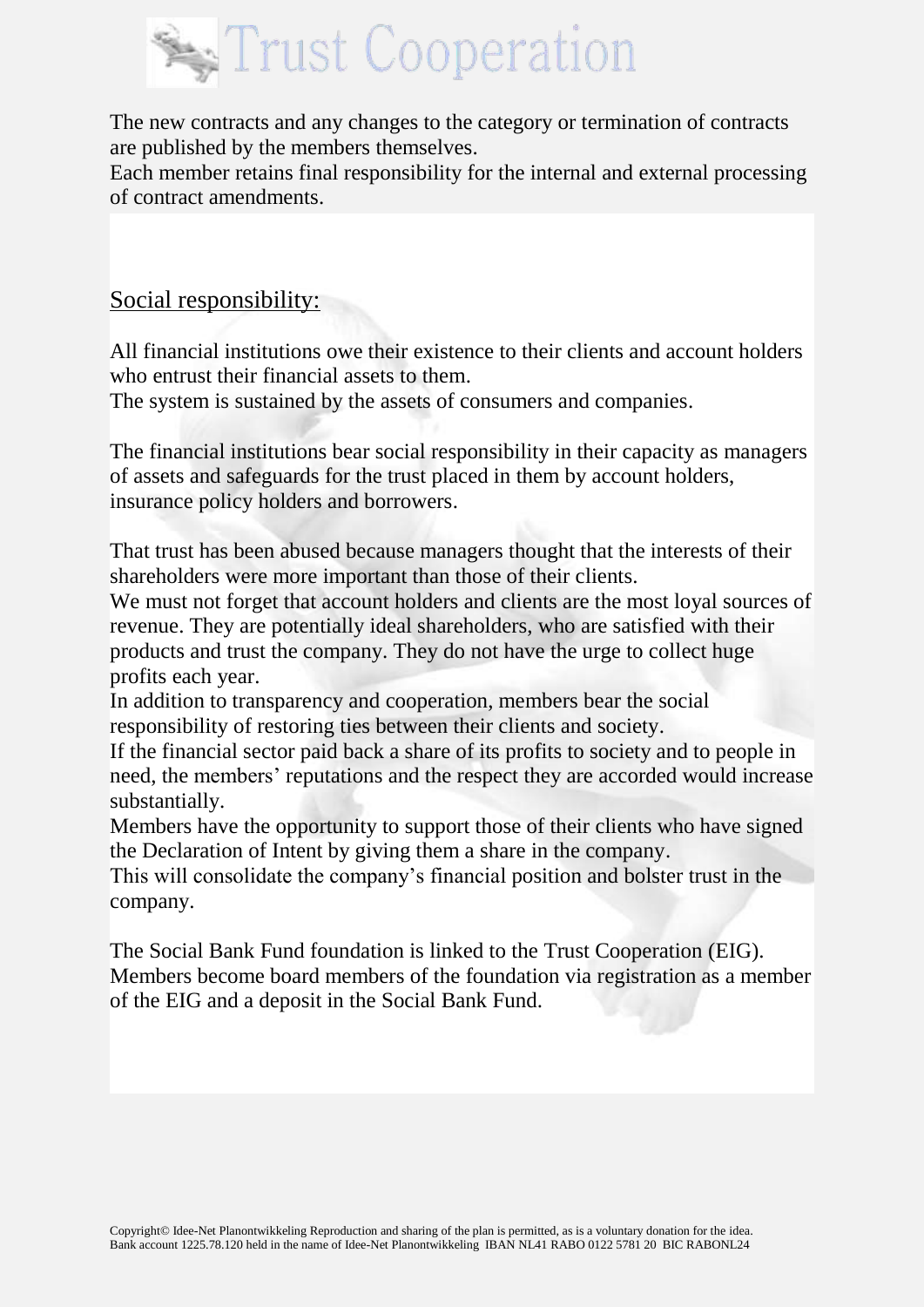# Trust Cooperation

# Social Bank Fund

The board members decide on the financing, organisation and awarding of projects which focus on:

- Investment in developing countries in agriculture, infrastructure, drinking water and sanitary facilities:
- Provision of primary necessities of life and support for initiatives to develop aid at a local level;
- Combating hunger, disease and poverty in the world by setting up local aid work with a permanent aid function. This will ultimately be conducted independently by locals;
- The projects, including timeframes, will be awarded to companies and aid organisations which support the objectives of the Social Bank Fund foundation;
- Any projects which contribute directly or indirectly to the objectives will be supported.

The new foundation will be administered by members and founders of the Trust Cooperation (EIG). The board will deploy at least 70% of the available funds in a responsible and auditable manner for projects and approved aid organisations. Overheads and organisation costs may not exceed 10% of the annual budget. Initiatives and operating methods can be developed by the board members and aid organisations.

An accountability statement will be published annually for all donations and projects.

Members' active contributions in their capacity as donors and organisers will help to increase respect for the financial sector.

Society will reward this with trust.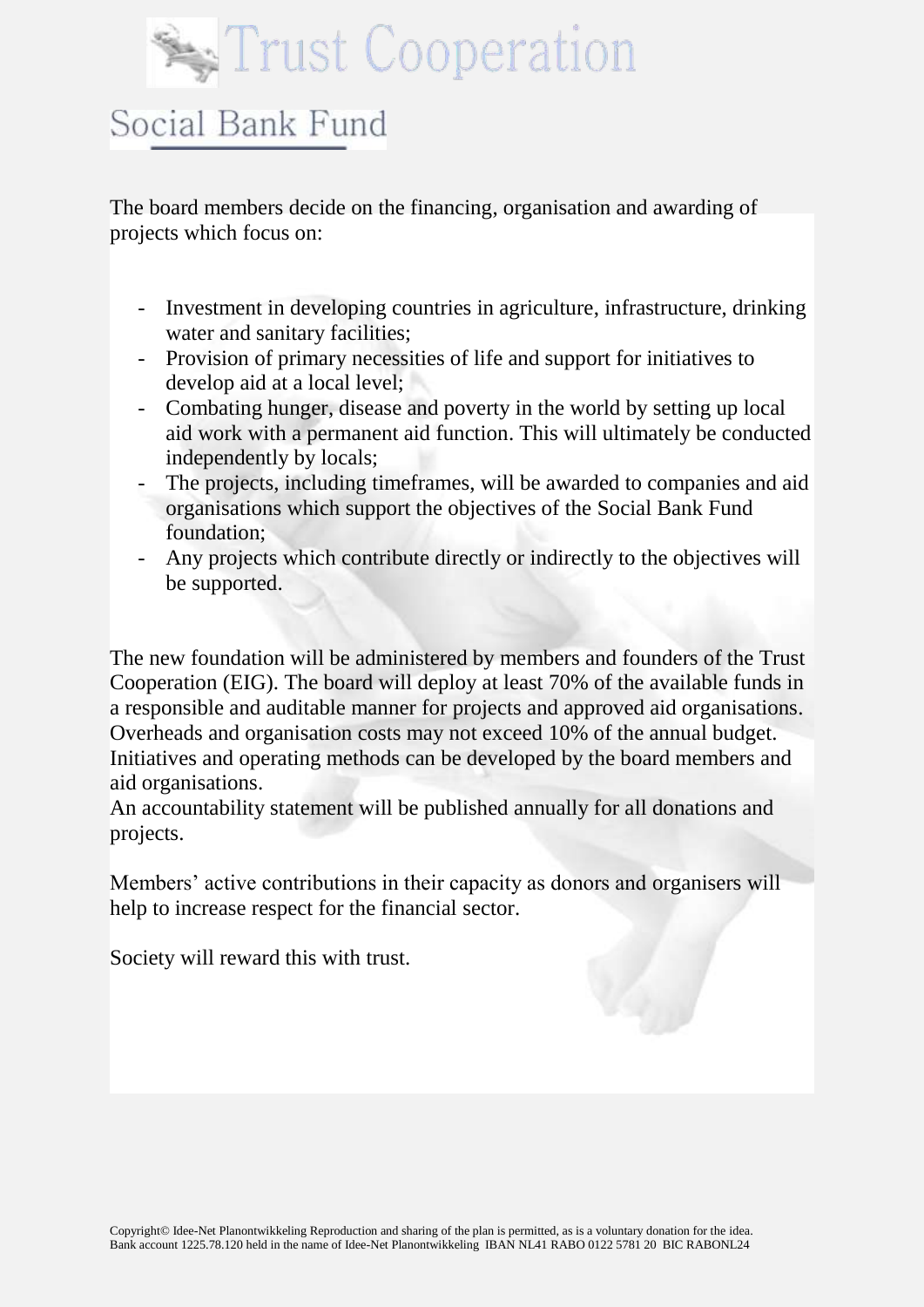

# Trust & Cooperation Agreement

Date: \_\_\_\_\_\_\_\_\_\_\_ Name: \_\_\_\_\_\_\_\_\_\_\_\_\_\_\_\_\_\_\_\_\_\_\_\_\_

As a representative in my capacity as  $\blacksquare$  I declare that I hold chief responsibility for the policy and trading authority of:

Name of institution: Address of head office: Registration at central bank:

Registered in the trade register under number: on behalf of the entire organisation that we agree to the objectives of the Trust Cooperation (EIG) as stated in the Trust Cooperation Balance Sheet Plan and the incorporation agreement, as will be filed in the trade register after incorporation. We also support the codes of ethics for promoting trust in financial trading as described in the Trust & Cooperation Agreement.

#### Trust Agreement:

1 To provide financial transparency on our company's contract positions and make these available for publication.

2 To cease financing of speculators and participation and trading in short selling, derivatives and risky products.

3 To pay performance-related employee bonuses after client contracts have been dealt with to satisfaction.

4 To donate at least 1% of profits and 1 euro per published contract to the Social Bank Fund foundation to combat poverty, hunger and disease in the world.

5 To respect the financial codes of ethics for issuing and receiving loans.